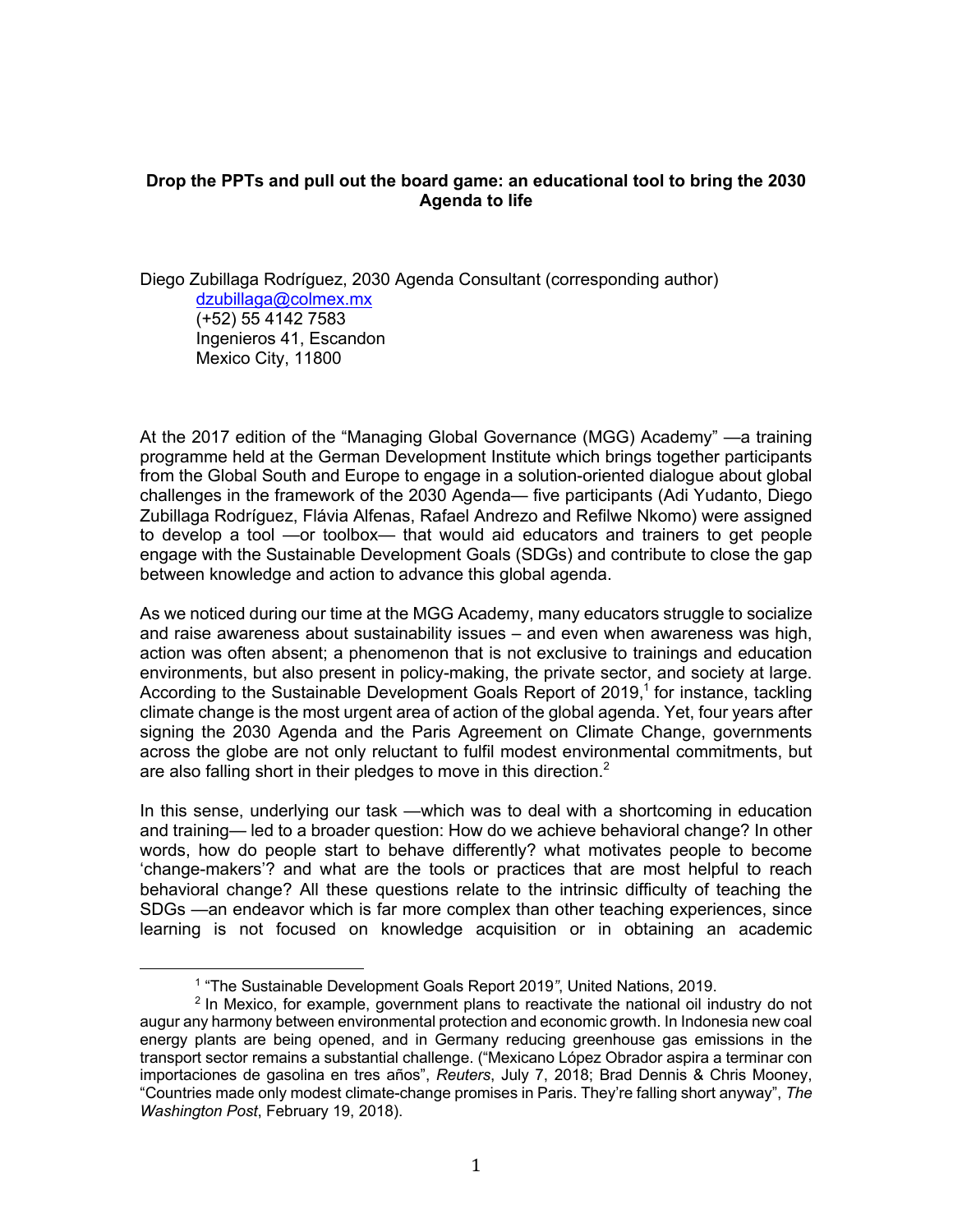qualification,<sup>3</sup> but on empowering people to act. A task already challenging given the low levels of awareness about the SDGs (in a survey across 24 countries, for instance, only 1% of the population reported to know the SDGs "very well").<sup>4</sup>

To address this broad dilemma, we initially had to limit the scope of the challenge and identify if most learning difficulties were either associated with (1) raising awareness, (2) generating knowledge or (3) translating knowledge into action.

Using an open-questionnaire we interviewed people working in the United Nations' SDG Action Campaign, activists attending the COP 23 Climate Conference in Bonn, Deutsche Gesellschaft für Internationale Zusammenarbeit (GIZ) staff working at the 2030 Agenda Initiative project in Mexico, members of the ESD Expert Net, specialist from Engagement Global, trainers at the German Development Institute, people working at the Centre on Sustainable Consumption and Production (CSCP), and professors from the Joint Vienna Institute.

The central question guiding the interviews of the project "SDGs and Behavioral Change: Moving Towards Action" was: how to achieve behavioral change? Thus, we were interested in knowing what the driving forces of change are, as well as the elements that inhibit it. To use a metaphor, we wanted to know what makes someone standing at the margins of a protest get involved.

To address the challenge of reaching behavioral change, we decided to strictly focus on the educational stimulus that could contribute to this end. In *The Behavioral Change Wheel*, Susan Michie, Lue Atkins & Robert West highlight that education and training are two key elements that explain behavioral change: education provides the opportunity for change to occur, while training raises motivation.<sup>5</sup>

After collecting and analyzing the inputs of the interviews and pairing that information with documental research on behavioral change, we decided to focus on personal, rather than institutional change, since most of our findings were centered on individual engagement. The preliminary results of this process suggested the following:

- In order to provide a complete approach to teaching the SDGs, it was necessary to contemplate elements associated with (1) raising awareness, (2) generating knowledge and (3) translating knowledge into action.
- There is an overall consensus that there is no silver bullet to achieve behavioral change. What is clear, however, is that there are several elements which can improve socialization, appropriation, and activation processes related to teaching and learning.
- Two main drivers that lead people from simple awareness towards action are pain and inspiration; in other words, intense personal experiences as well as inspiring ideas, beliefs and role models are important ingredients to bring about behavioral

 

<sup>3</sup> Tatjana Reiber, MGG Academy—German Development Institute, Interview, July 23, 2019.

<sup>4</sup> "Glocalities: Towards 2030 Without Poverty", 2016,

https://www.glocalities.com/reports/towards-2030-without-poverty?chronoform=Whitepaper-Poverty&event=submit.

<sup>5</sup> Susan Michie, Lou Atkins & Robert West, *The Behavioral Change Wheel, A Guide to Designing Interventions* (London: Silverback Publishing, 2014).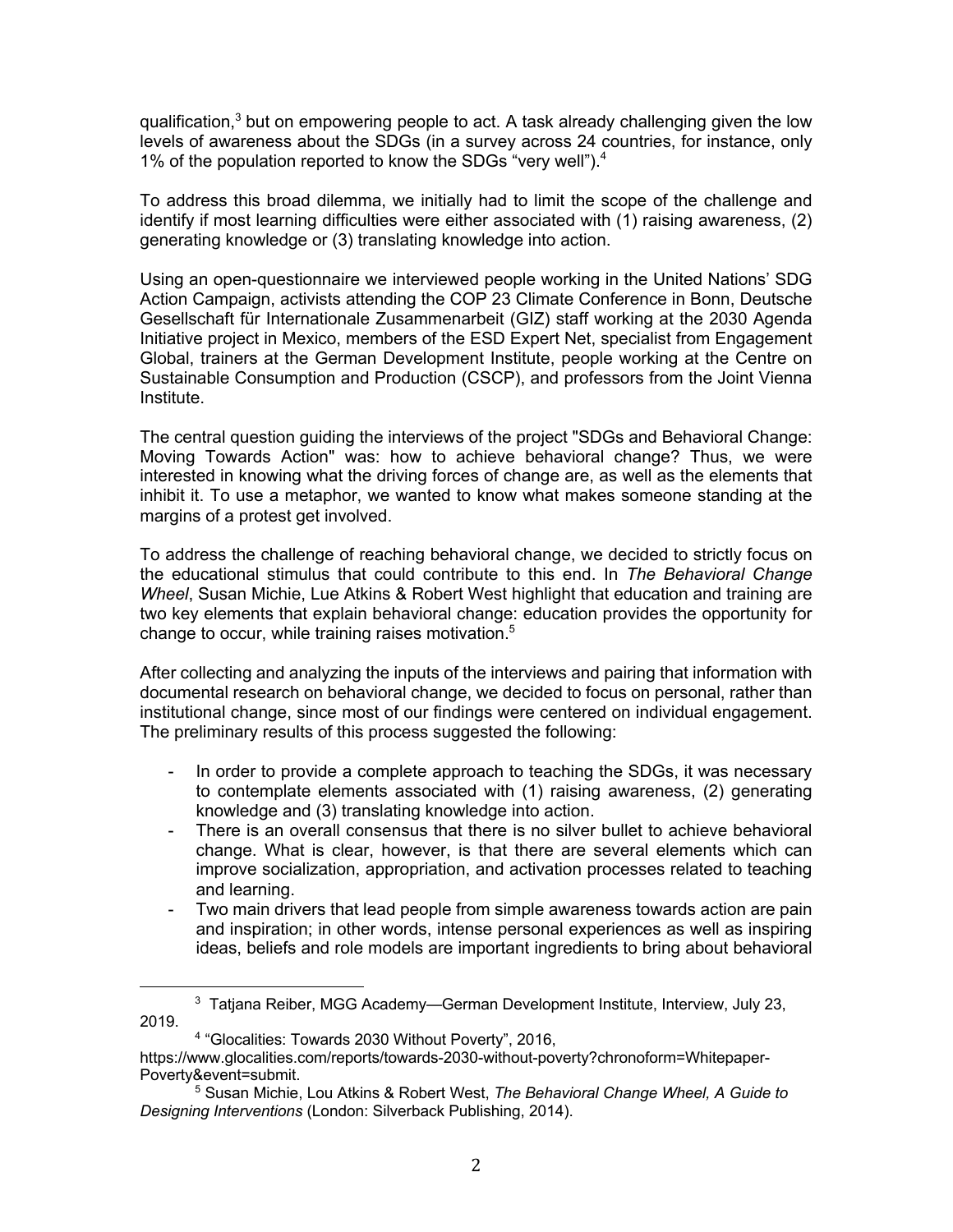change.

- Self-reflection is the first step that makes people engage in action.
- Interactive methodologies have better reception and outcomes in trainings and education for sustainable development – a finding which extends to other areas of teaching and training.
- Storytelling is a powerful tool to instigate behavioral change, as it facilitates the connection between personal stories and broader local, regional o global phenomena. Simultaneously, resorting to storytelling gives individual agency by placing personal experiences at the center of development narratives.

The story of one activist who we interviewed illustrates some of these findings, such as the role of pain as a core driver of change and the relevance of interaction as a way to address bigger challenges through collective action:

Ryan Camero is a visual artist and activist engaged in the fight against water privatization in the United States of America. While growing up in the state of California, he was exposed to a context of gang culture, addiction, and violence which had a profound impact in his family dynamic. As a result of this pain, he decided to 'do something opposite to the chaos' and got involved with community organizing. By learning about the over-exploitation of San Joaquin River, Ryan became active in activism, and joined a climate movement for protecting rivers and water justice. Nowadays, he is involved in environmental "artivism" and is organizing artistic demonstrations in different locations, one of them organizing around the Global Climate Action Summit of 2018 in San Francisco.

Based on these findings, our group started designing a tangible tool that could capture and integrate the learnings from our research. First, we identified a simple framework that described the optimal process of learning and activation, which we structured in three parts:

- 1. Reflection: it consists in a process of introspection aimed at developing and structuring one's own life-story, focusing on identifying motivations and one's potential role in achieving the SDGs.
- 2. Interaction: this phase consists in looking out and reaching to friends, family, work colleagues and other stakeholders. This stage is about exchanging ideas, finding shared interests, concerns, identifying sources of similar and different challenges, as well as developing solutions to address some of these issues in an individual or collective fashion.
- 3. Action: this stage consists in realizing the importance of individual actions for a community and at a global scale as well as in implementing those solutions.

This three-step sequence would later allow us to design a tool-box prototype, named the Bookinho (Portuguese for notebook), structured in three-parts; each of them corresponding to the reflection, interaction, and action approach. For the first section of the Bookinho —devoted to reflection— we designed several storytelling and identity mapping exercises as tools for individual and communal identity construction. This part also allows people to outline their personal interest and possible areas of action. One important element underlying this part of the Bookinho was that by finding problems that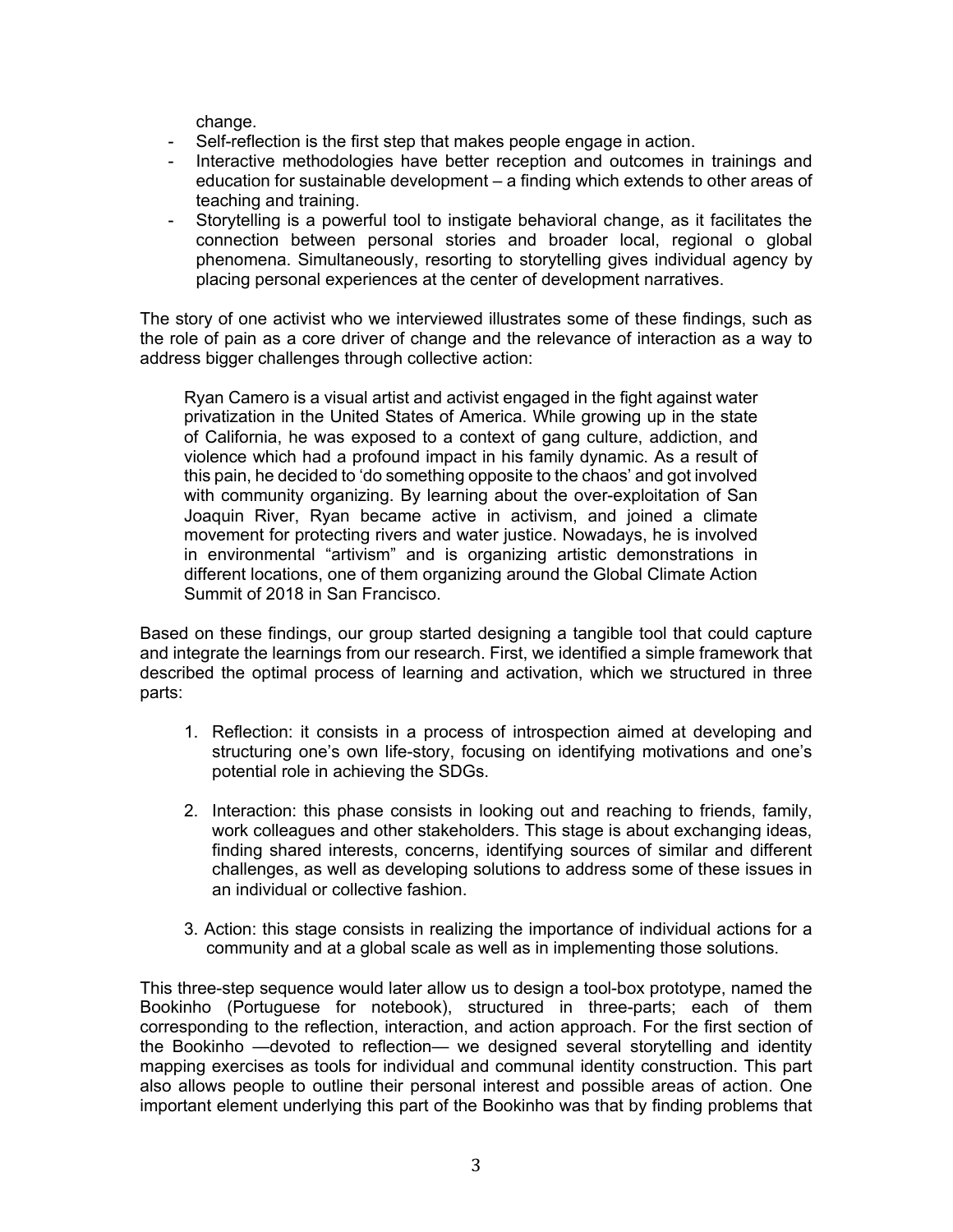interest individuals, we can all become problem-solvers. In the interaction part, we invite people to play a board-game, named Sustainable Ideas Game (SIG), aimed at brainstorming possible actions to tackle global challenges, while at the same time linking them to personal interests. The final section —dedicated to action— urges participants to put hands to work by using the ideas developed during the game. To do so, we provide a simple guide to develop a prototype based on a design-thinking approach.

After many iterations of this prototype and some samples with small groups of participants, we decided to focus in the second part of the workshop concept, i.e. the board-game.

## **Sustainable Ideas Game**

Sustainable Ideas Game is a life-size board game designed to encourage personal and community-based action in the implementation of the 2030 Agenda. This part of the Bookinho also draws from the framework of reflection, interaction, and action. Thus, being personal introspection pivotal to this approach, we designed a game that would allow people to connect their personal thoughts, experiences, and knowledge on SDGs with other people in their communities, and that would encourage players to generate local solutions.

As a fully interactive and immersive experience, the players are the tokens of the game. Therefore, they must be the ones moving on the board-game in order to gain points. The board of the game consists of a de-constructed set of 23 individual boxes which are laid and arranged circularly on the ground, but that do not need to follow any order. Of the total boxes, 17 correspond to the SDGs, while the rest of them represent different challenges which the players will have to engage with, if they fall on one of them. In the middle of the circle, two sets of cards are laid: Reality Check and Community Challenge.

To start a round of the game, all players most roll the two dices and move the same number of spaces. The core idea of the game is to develop feasible solutions to concrete sustainability questions. Thus, as players rotate around the board, they will encounter different challenges related to the 2030 Agenda which they will have to address through creative solutions.

If they land on an SDG, players will have to convey an idea about how they can advance that particular goal. In this case, it is important to either refer to SDG targets and indicators or to elaborate a solution that directly or indirectly relates to the SDG. Given that the game is designed under the premise that people can draw conclusions about how their daily lives relate to the SDGs and therefore come up with creative solutions, the game encourages the use of indicators and targets to facilitate the brain-storming process by serving as a general, but simple quide to start reflecting.

Since the goal of the experience is to encourage players to jump from awareness to tangible action, all of the ideas and projects that are developed in this interaction will be assessed by the rest of the players. This way, players will gain points based on their peers' assessment regarding the feasibility and quality of their ideas. This part of the game is intended to build cooperation between the participants, not competition. To assess the proposed practical ideas, each peer must ask a question to the examined party, based on the S.M.A.R.T.S. criteria (Specific, Measurable, Attainable, Relevant, Time-Bound and Sustainable); for example, is the idea relevant in terms of reaching the goal? Can the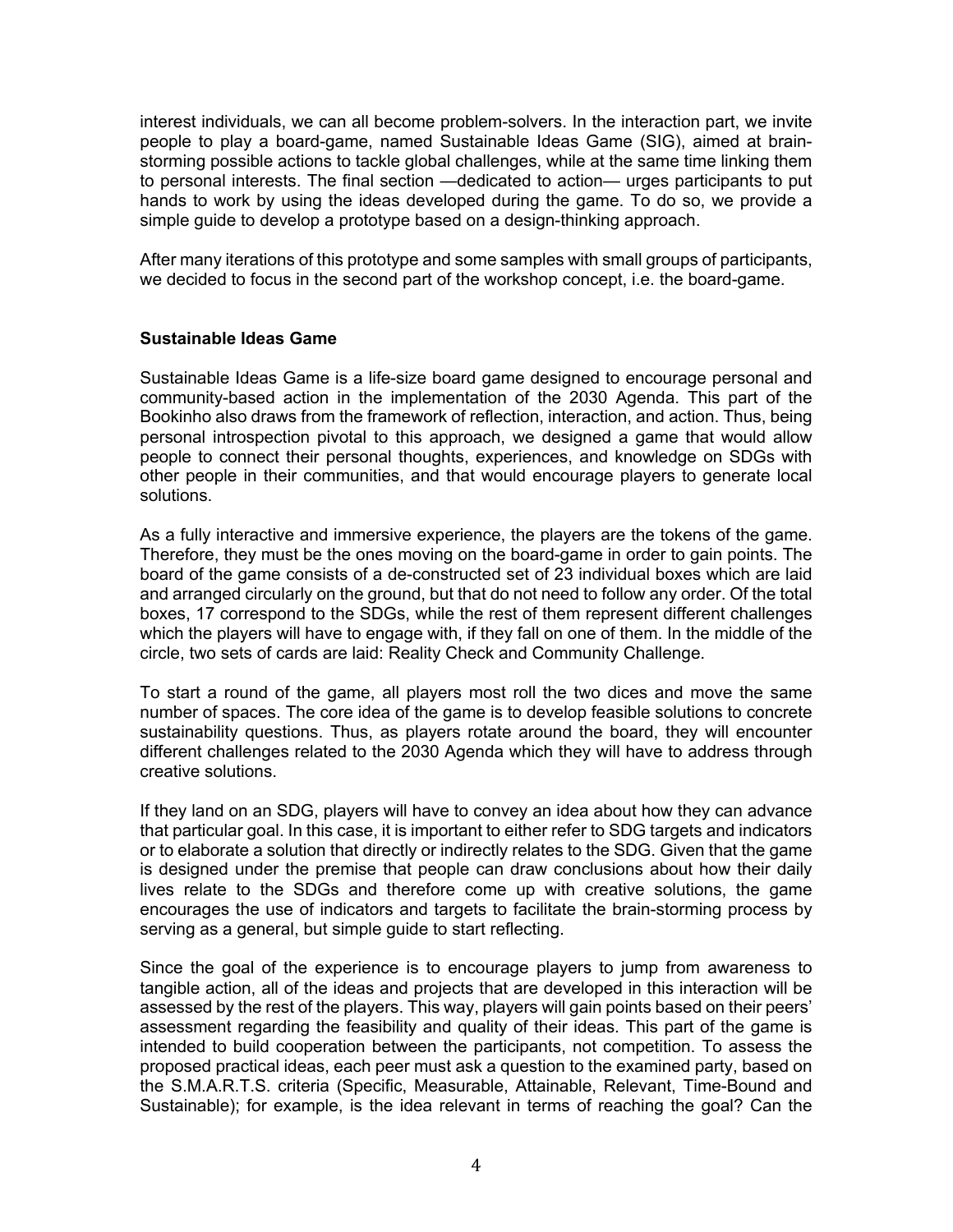benefits of the idea be measured and achieved within a specific time-frame? Would that idea have an individual impact, a community impact or a broader outreach? and any other inquiries that may deepen the understanding about the implementation of the idea.

During each round, participants might also fall on one of the following boxes, which will ask them to perform different tasks:

*Reality Check*: if a player falls on this box, that person will have to take one Reality Check card, drawn from the Reality Check deck. These cards provide random scenarios —related to one or more SDGs— that can make a player gain or lose points.

*Community Challenge*: if a player falls on this box, that person will have to take one Community Challenge card from the respective deck. These cards provide a question, sentence or order which will demand a particular action from one or more players. Completion of the challenge is rewarded with points.

*Busted*: if a player falls on this box, they will be challenged to share a personal bad habit, which they wish to change, related to a SDGs. Completion of the challenge is rewarded with points.

*Hero's Tale*: when a player falls on this box, they have the opportunity to share their own story or the story of anyone who inspires them who is working to advance the 2030 Agenda. For instance, Victor Ochen is a prominent African activist and Nobel nominee who has been doing a heroic movement on the SDG 16 "Peace, justice and strong institutions", by dismantling armed groups. If you share a story, you will gain points based on the number of players in the game.

*No Action doesn't help*: this box was specifically designed to convey a sense of inaction in relation to the pressing sustainability challenges we all encounter. For that reason, if a player falls on this box, they won't have to develop and idea nor realize any activity. They will, on the contrary, spend that round inactive and with no possibility to gain points; they will, however, have the opportunity to join any other player in their tasks.

As it can be appreciated from the different tasks and activities that the game requires, SIG combines storytelling dynamics, strategic brainstorming, individual self-reflection, groupinteraction, and the possibility to share personal stories (which might be related to pain or inspiration) in a pro-positive environment. These elements have allowed the game to have high levels of acceptance among different audiences, as well as the following positive outcomes:

- It reverses conventional top-down learning processes by stimulating localization of the SDGs and horizontal joined knowledge generation.
- It enhances the appropriation of the SDGs through a methodology that interweaves personal and familiar situations and experiences with the implementation of a global development agenda.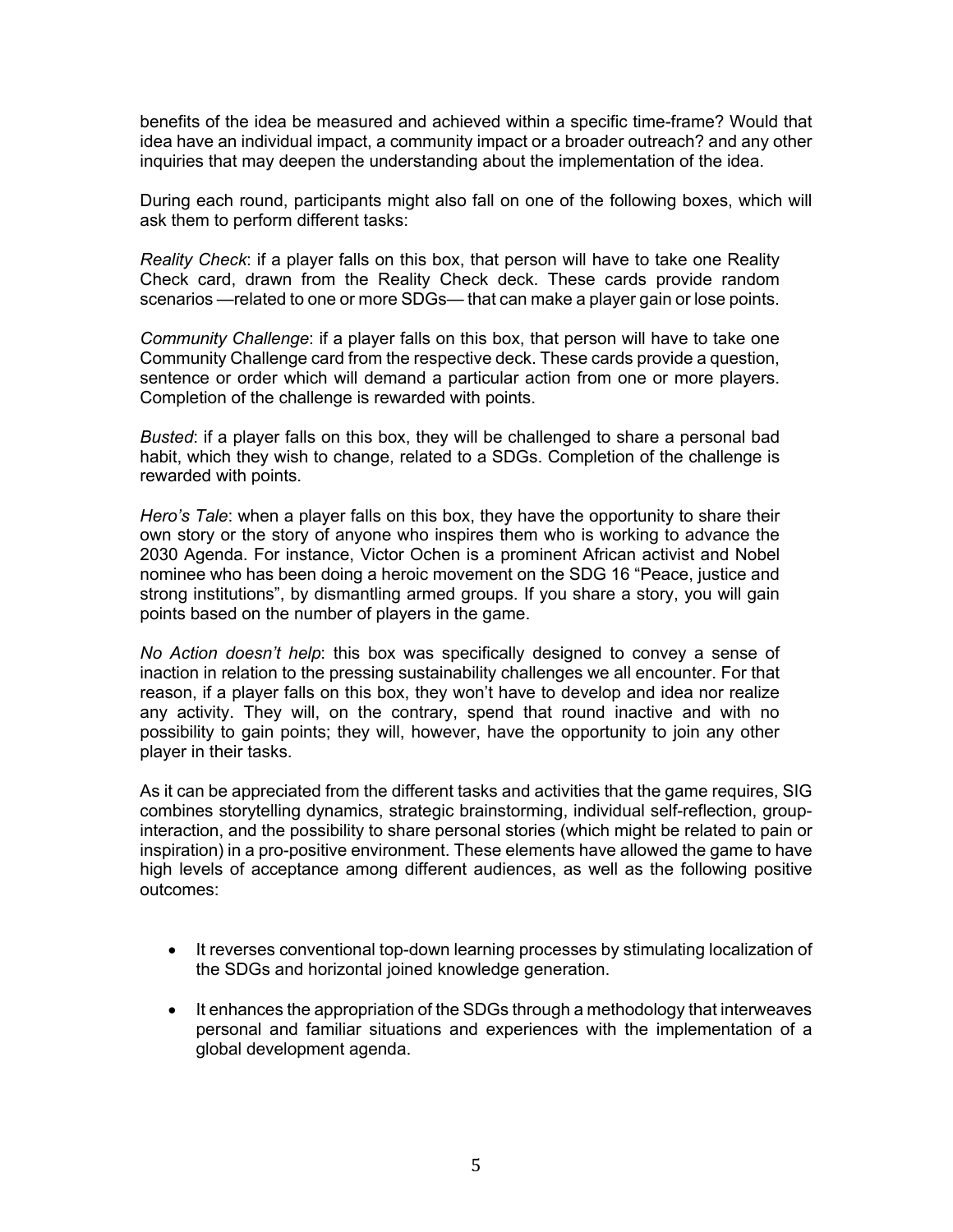- It provides a platform where people can use their agency to become changemakers and also helps them realize that they can come up with their own solutions to advance the SDGs.
- It replaces traditional teaching and learning techniques —lectures, Power Point Presentations (PPTs), and one-way methodologies in which the direction of the information is from instructor to the audience— for an interactive/participatory approach.
- Although PPTs are a useful tool for teaching, the use of this resource has become more intensive and, in many cases, excessive. One consequence is that learning processes often become boring, dull, repetitive and ineffective. As José Ramón Gamo, Director of the Masters Program in Educational Neuroscience at The Rey Juan Carlos University, suggests "the brain requires excitement to learn".<sup>6</sup> Thus the use of game-based and participatory methodologies are key components to maximize and ensure the effects of an educational experience. For that reason, we see great potential in resorting to gamification, storytelling and interaction as central elements in pedagogy and delivery methods —especially in the field of education and training of the 2030 Agenda.
- The game has also facilitated the activation of many people. From August to October 2018 several workshops were conducted in eleven Mexican federal entities as part of the joined project between GIZ and United Nations Volunteers, "Volunteering for the SDGs". As a result, 864 people were mobilized to develop 65 volunteering activities in the country.
- SIG has also proven to be a versatile tool in different contexts and across groups with different professional backgrounds and ages. As of July 2019, SIG has been played by professionals in the field of sustainable development (2018's Global Festival of Action for Sustainable Development, 2018's MGG Academy, 2018's United Nations' Summer Academy), by young potential volunteers and civil society organizations (workshop series "Volunteering for the SDGs"), by young activist in Qatar (Empower Conference 2019. Youth: A Catalyst for Peace and Dialogue for Development), and by children (Städtisches Siebengebirgsgymnasium Bad Honnef). The versatility of this tool is therefore an encouraging element to expand the resonance of the game to very diverse contexts and to reach people with or without prior knowledge of the 2030 Agenda.
- An additional important feature of the game is its ability to stimulate projectdevelopment and solutions, individually as well as collectively. The nature of either one of these outcomes ultimately depends of the particular inputs of the players – or of whether the game is played in groups or individually.
- One final element that contributes to making this approach action-oriented is the use of a demanding evaluation criteria (SMARTS) for the process of idea-

 <sup>6</sup> "El cerebro necesita emocionarse para aprender", *El País*, July 18, 2016.